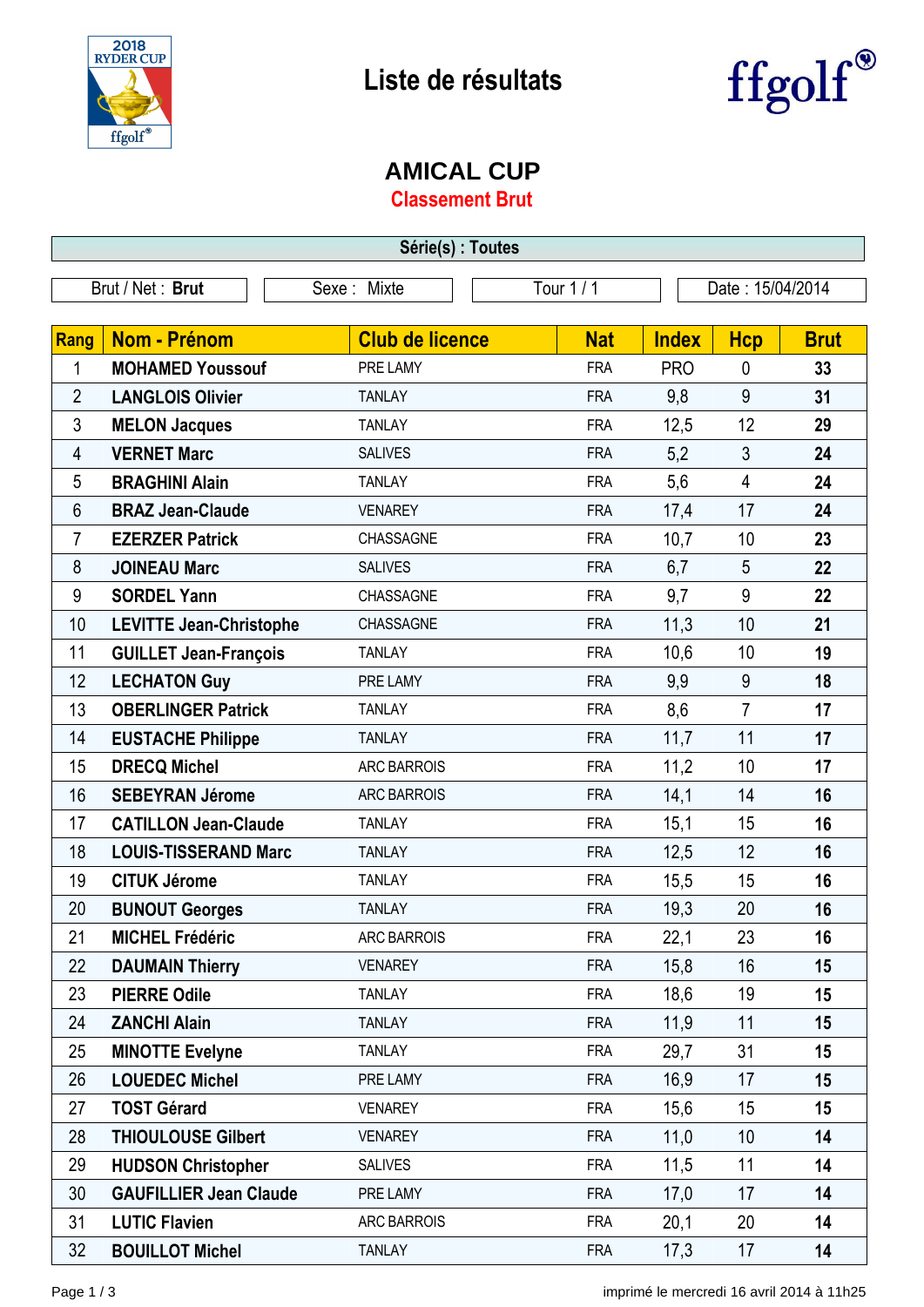| Rang | <b>Nom - Prénom</b>                     | <b>Club de licence</b> | <b>Nat</b> | <b>Index</b> | <b>Hcp</b> | <b>Brut</b>     |
|------|-----------------------------------------|------------------------|------------|--------------|------------|-----------------|
| 33   | <b>LEMAIRE Jean-Paul</b>                | PRE LAMY               | <b>FRA</b> | 17,0         | 17         | 14              |
| 34   | <b>CHALUMEAU Christian</b>              | <b>VENAREY</b>         | <b>FRA</b> | 19,9         | 20         | 14              |
| 35   | <b>MENARDO Christophe</b>               | CHASSAGNE              | <b>FRA</b> | 26,4         | 28         | 13              |
| 36   | <b>CRISTEL Thierry</b>                  | CHASSAGNE              | <b>FRA</b> | 19,6         | 20         | 13              |
| 37   | <b>BRAJON Jean Michel</b>               | <b>TANLAY</b>          | <b>FRA</b> | 23,4         | 24         | 13              |
| 38   | <b>CALMUS Régis</b>                     | <b>TANLAY</b>          | <b>FRA</b> | 17,2         | 17         | 13              |
| 39   | <b>DESCLOIX Christian</b>               | PRE LAMY               | <b>FRA</b> | 22,1         | 23         | 13              |
| 40   | <b>JEANDOT Michel-Marcel</b>            | <b>TANLAY</b>          | <b>FRA</b> | 22,7         | 23         | 12              |
| 41   | <b>LASNIER Alain</b>                    | <b>TANLAY</b>          | <b>FRA</b> | 13,7         | 13         | 12              |
| 42   | <b>MILLET Philippe</b>                  | <b>TANLAY</b>          | <b>FRA</b> | 14,6         | 14         | 12              |
| 43   | <b>CHOUREAU Gérard</b>                  | <b>VENAREY</b>         | <b>FRA</b> | 22,9         | 24         | 12              |
| 44   | <b>BOISSELIER Jean-Claude</b>           | CHASSAGNE              | <b>FRA</b> | 11,0         | 10         | 12              |
| 45   | <b>LEFEBURE Arnould</b>                 | <b>TANLAY</b>          | <b>FRA</b> | 28,0         | 29         | 11              |
| 46   | <b>VION Alain</b>                       | CHASSAGNE              | <b>FRA</b> | 20,6         | 21         | 11              |
| 47   | <b>COET Didier</b>                      | <b>SALIVES</b>         | <b>FRA</b> | 18,8         | 19         | 11              |
| 48   | <b>DESABRE Philippe</b>                 | <b>VENAREY</b>         | <b>FRA</b> | 33,9         | 36         | 11              |
| 49   | <b>CHARROY Emmanuel</b>                 | ARC BARROIS            | <b>FRA</b> | 18,7         | 19         | 10              |
| 50   | <b>PETAZZI Patrick</b>                  | <b>SALIVES</b>         | <b>FRA</b> | 23,7         | 25         | 10              |
| 51   | <b>PINTA Marc</b>                       | <b>TANLAY</b>          | <b>FRA</b> | 23,8         | 25         | 10              |
| 52   | TREMOY-ANASTASIO Marie-Carl ARC BARROIS |                        | <b>FRA</b> | 20,8         | 22         | 10              |
| 53   | <b>LEMAIRE Sylvain</b>                  | PRE LAMY               | <b>FRA</b> | 24,1         | 25         | 10              |
| 54   | <b>CHEVALLOT Alain</b>                  | <b>SALIVES</b>         | <b>FRA</b> | 21,3         | 22         | 10              |
| 55   | <b>LUTIC Gérard</b>                     | <b>ARC BARROIS</b>     | <b>FRA</b> | 31,2         | 33         | 10              |
| 56   | <b>BOUDOU Claude</b>                    | <b>TANLAY</b>          | <b>FRA</b> | 26,3         | 28         | 9               |
| 57   | <b>JACQUOT Francoise</b>                | ARC BARROIS            | <b>FRA</b> | 30,5         | 32         | 9               |
| 58   | <b>SORDEL Jean-Paul</b>                 | CHASSAGNE              | <b>FRA</b> | 24,1         | 25         | 9               |
| 59   | <b>MILLIERE Philippe</b>                | <b>SALIVES</b>         | <b>FRA</b> | 19,6         | 20         | 8               |
| 60   | <b>VOIZENET Jacky</b>                   | PRE LAMY               | <b>FRA</b> | 23,2         | 24         | 8               |
| 61   | <b>GINCOURT Daniel</b>                  | CHASSAGNE              | <b>FRA</b> | 32,6         | 35         | 8               |
| 62   | <b>LAMOUILLE Mychele</b>                | <b>TANLAY</b>          | <b>FRA</b> | 19,1         | 20         | $\overline{7}$  |
| 63   | <b>VITRY Patrick</b>                    | CHASSAGNE              | <b>FRA</b> | 31,5         | 33         | $6\phantom{1}$  |
| 64   | <b>LAILLE Cédric</b>                    | ARC BARROIS            | <b>FRA</b> | 19,3         | 20         | $6\phantom{1}$  |
| 65   | <b>SOURON Liliane</b>                   | CHASSAGNE              | <b>FRA</b> | 30,9         | 33         | $6\phantom{1}$  |
| 66   | <b>SCHMID Claudine</b>                  | <b>VENAREY</b>         | <b>FRA</b> | 40           | 38         | $6\phantom{1}$  |
| 67   | <b>LEGROS Eric</b>                      | CHASSAGNE              | <b>FRA</b> | 25,1         | 26         | $6\phantom{1}$  |
| 68   | <b>TESSEDE Daniele</b>                  | <b>AUTUN</b>           | <b>FRA</b> | 31,0         | 33         | $5\phantom{.0}$ |
| 69   | <b>GUILLEMIN Jean</b>                   | CHASSAGNE              | <b>FRA</b> | 20,8         | 21         | $5\phantom{.0}$ |
| 70   | <b>BRAZ Lysiane</b>                     | <b>VENAREY</b>         | <b>FRA</b> | 24,7         | 26         | $5\overline{)}$ |
| 71   | <b>ALFONSO Patrick</b>                  | <b>TANLAY</b>          | <b>FRA</b> | 28,7         | 30         | $5\phantom{.0}$ |
| 72   | <b>DAUMAIN Francis</b>                  | <b>VENAREY</b>         | <b>FRA</b> | 34,6         | 37         | $5\phantom{.0}$ |
| 73   | <b>GAUCHOT Marie-Catherine</b>          | <b>TANLAY</b>          | <b>FRA</b> | 24,1         | 25         | 4               |
| 74   | <b>LEGROS Annick</b>                    | CHASSAGNE              | <b>FRA</b> | 42           | 38         | 4               |
| 75   | <b>FAYARD Michel</b>                    | <b>VENAREY</b>         | <b>FRA</b> | 37           | 40         | 4               |